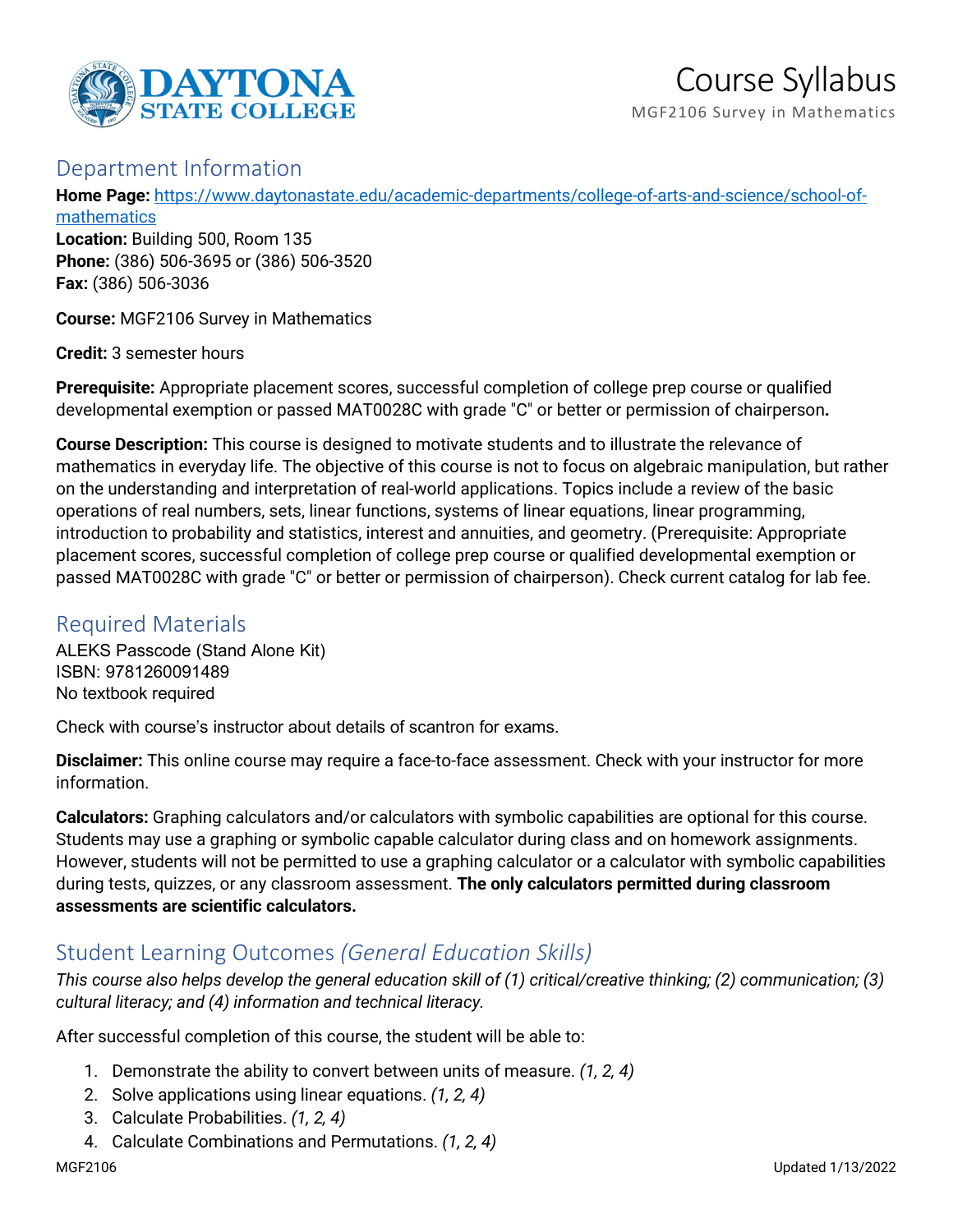- 5. Demonstrate an understanding of Descriptive Statistics. *(1, 2, 4)*
- 6. Solve Applications in Statistics and Probability. *(1, 2, 4)*
- 7. Solve Linear Programming Problems Graphically. *(1, 2, 4)*
- 8. Solve Systems of Linear Equations by a variety of methods. *(1, 2, 4)*
- 9. Solve application problems involving Interest, Annuities, Amortization, and Sinking Funds. *(1, 2, 4)*
- 10. Solve applications in Geometry. *(1, 2, 4)*

## Course Chapter and Sections Covered

# **Unit Topics**

- 1 Measurement Conversion
- 2 Linear Equations and Linear Programming
- 3 Systems of Linear Equations
- 4 Probability and Counting Techniques
- 5 Numerical Summaries of Data
- 6 Consumer Math
- 7 Geometry

## Grading Scale and Policy

For more detail on the course grading policy and procedure, you must contact the course's specific instructor.

| $90 - 100$ | A  |
|------------|----|
| $86 - 89$  | B+ |
| $80 - 85$  | B. |
| 76 – 79    | C+ |
| $70 - 75$  | C. |
| $60 - 69$  | D  |
| Below 60   | F  |

#### Grades

Students may access their final grades by logging onto [my.daytonastate.edu,](https://my.daytonastate.edu/) clicking on My Academics, then My Classes, and finally View My Grades.

## Classroom Policies

**Disclaimer:** This syllabus has been constructed to be as complete as possible, but I reserve the right to alter policies, procedures, and the syllabus as needed with notification to students. Please utilize the course shell in Falcon Online regularly as any changes to the syllabus will be posted there.

**How to Proceed Through the Course:** Students should plan to have three hours of study time per week for each credit hour of class time. Example: When taking a typical 3-credit hour course, students should plan to spend at least 9 hours per week doing coursework and studying for that course regardless of the mode of delivery (online, hybrid, face-to-face).

**Communication:** College email is the official and primary internal communication method of Daytona State College. Employees and admitted students are assigned a Daytona State College email account which serves as the primary mechanism for official communication between College employees and registered students.

**Children/Non-Enrolled Individuals in Class:** Individuals who are not registered in the course are not permitted in the class when in session.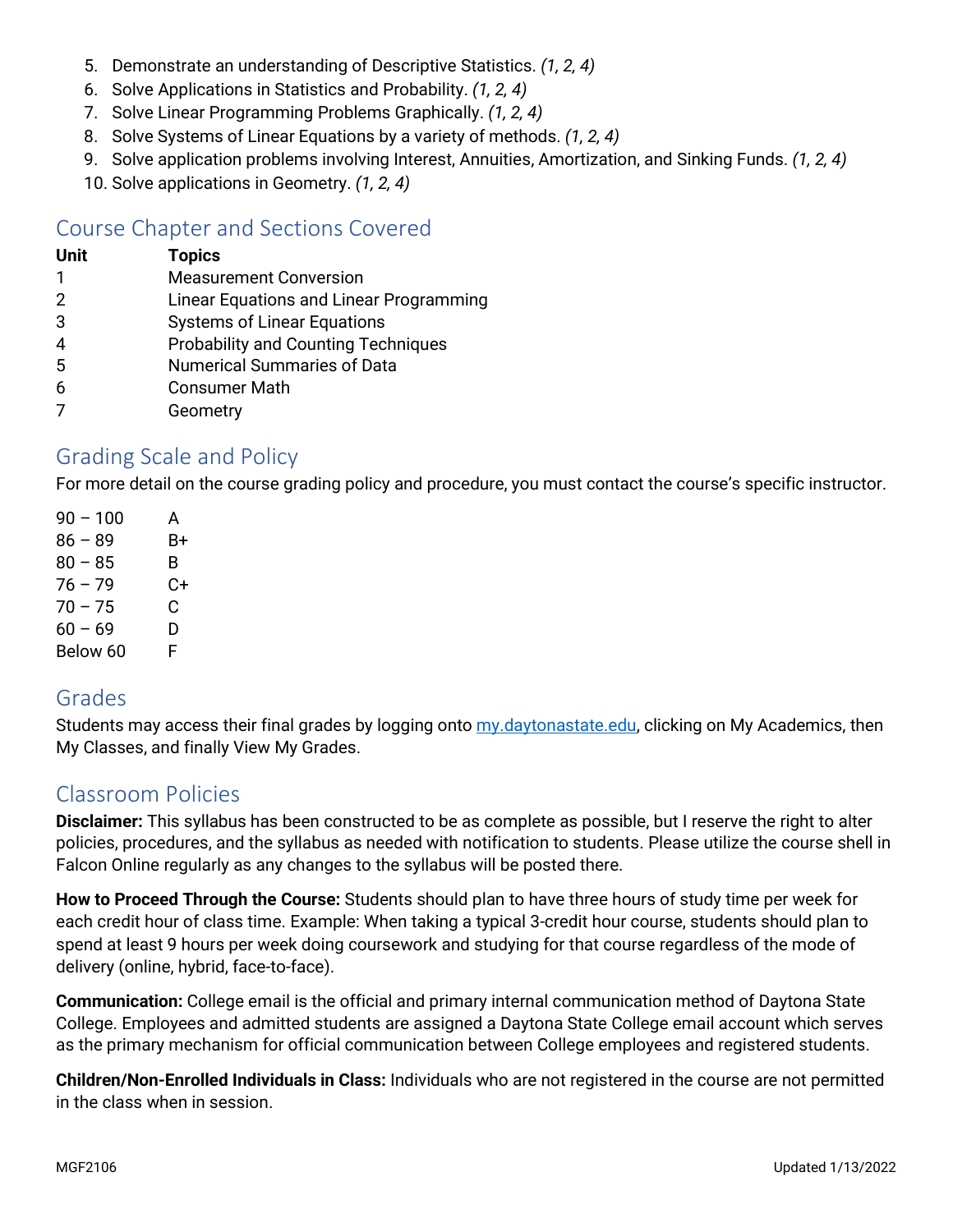**Attendance:** Students who stop attending this class will be withdrawn from the class and receive a final grade of W1 (Withdrawn). Attendance includes participating in online or face-to-face environments as required.

**Classroom Etiquette:** All students should be on time for class. Attend to your needs before entering the room. Students who come late or leave during the class are a distraction to both the instructor and other students. The use of cellular phones and other electronic devices is also a distraction. Please ensure electronic devices are off (or silenced). If an emergency arises, please be courteous to your fellow students and leave quietly. Finally, cell phones, watch alarms, etc. are strictly prohibited during classroom assessment.

**Audit:** Auditing a course means that you wish to attend the classes, but do not wish to receive a grade. It is school policy that no audit will be approved after the drop/add period has ended.

**Incomplete Grade:** A grade of "I" will only be given at the end of this course when the instructor deems that the student has satisfied each of the following:

- 1. Has completed a minimum of 75% of the course work and made every effort to pass the course which includes having a record of good class attendance.
- 2. Has provided the instructor with a legitimate and documented reason for not being able to complete the course work by the end of the semester.
- 3. Has requested in writing from the instructor a grade of "I" prior to the last class period of the semester.
- 4. Has a mathematical chance to pass the course.

If this math course is a prerequisite for another math course, you may not be able to register for that math course until the incomplete is satisfied and a grade is entered.

It is the responsibility of the student to complete the remaining assignments before the incomplete automatically converts to the grade of F, which is 45 days following the end of the term in which the I grade was assigned.

A grade of "I" is only intended for students with unforeseeable circumstances which will result in them not being able to complete the course during the current semester.

**Class Withdrawal Process:** Students can withdraw from this class prior to the date listed in the Academic Calendar. It is not necessary to have approval from the instructor to withdraw from the course, but you should discuss the situation with the instructor prior to any action. Many times, issues and concerns can be resolved with communication. Please review the Refund/Repayment Policy in the current college catalog and check with the **Financial Aid** office to determine how the withdrawal might affect your current and future financial aid eligibility. The steps for withdrawal from a class can be found on the [Student Falcon Self-Service InfoGuide](https://library.daytonastate.edu/student-falcon-self-service/home) (https://library.daytonastate.edu/student-falcon-self-service/home) under Drop Classes.

**Reinstatement Procedures and Instructions:** Students who are dropped from a class due to non-payment, nonattendance, or other process and wish to be reinstated should make a request following the [Class](https://www.daytonastate.edu/enrollment-information/index.html)  [Reinstatement Procedure](https://www.daytonastate.edu/enrollment-information/index.html) (https://www.daytonastate.edu/enrollment-information). Students are advised to speak with Enrollment Services to ensure the reason for the drop is resolved.

**Student Rights & Responsibilities:** Students are responsible for reading and following all college policies outlined in the current Student Handbook. Some of the most important are summarized below. The Handbook can be accessed on the [Student Resources](https://www.daytonastate.edu/student-resources) webpage (https://www.daytonastate.edu/student-resources) under the Student Resources left navigation menu.

**Sensitive Materials:** Course content aims to enable students to reach course goals and objectives. As such, students may be introduced to a wide range of topics and ideas that differ from familiar understandings and beliefs. Some content may be considered sensitive or offensive or disturbing (or all of the above) by some students.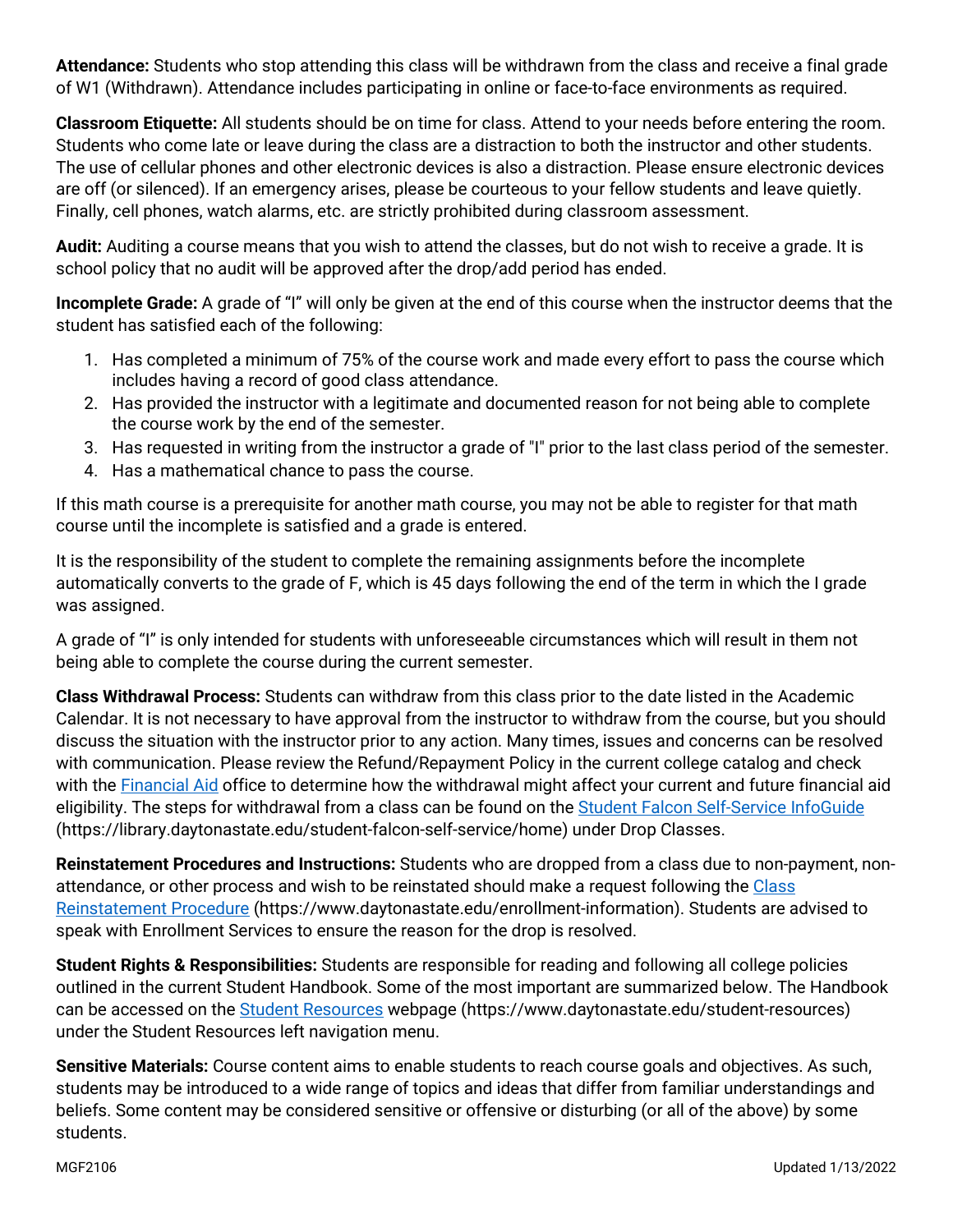**Recording:** Students may record video or audio of a class lecture for a class in which the student is enrolled for their own personal educational use. A class lecture is defined as a formal or methodical oral presentation as part of a college course intended to present information or teach enrolled students about a particular subject.

Recording class activities other than class lectures, including but not limited to lab sessions, student presentations (whether individually or part of a group), class discussion (except when incidental to and incorporated within a class lecture), clinical presentations such as patient history, academic exercises involving student participation, test or examination administrations, field trips, private conversations between students in the class or between a student and the faculty member, is prohibited. Invited guest speakers may be recorded with their consent. Recordings may not be used as a substitute for class participation and class attendance and may not be published, posted, or shared without the written consent of the faculty member. Failure to adhere to these requirements may constitute a violation of the Student Code of Conduct.

**Academic Integrity:** To preserve academic excellence and integrity, the College expects you to know, understand, and comply with the Academic Integrity Policy, which prohibits academic dishonesty in any form, including, but not limited to cheating and plagiarism. The grades you earn must be based upon your own work and must accurately reflect your own knowledge and skills.

An instructor who finds that a student has violated Academic Integrity may apply an academic consequence ranging from a zero percent for the assignment, up to and including failure for the entire course. Violations may be reported to the academic department chair for review and/or referred to the Judicial Affairs for appropriate disciplinary resolution. Visit the [Student Services Departments](https://www.daytonastate.edu/student-service-departments) page (https://www.daytonastate.edu/student-service-departments) for more information about Academic Integrity and the appeal process.

**Honor Pledge:** "I, as a member of the DSC community, pledge that I will neither give nor receive unauthorized aid in my work nor will I present another's work as my own, nor will I tolerate anyone who does." View the Student Handbook for more information.

#### Forms of Academic Dishonesty

**Cheating:** Cheating can be defined as: receiving or giving unauthorized assistance on a quiz, test, exam, paper, or project or unauthorized use of materials to complete such; collaborating with another person(s) without authorization on a quiz, test, exam, paper, or project; taking a quiz, test, or exam for someone else or allowing someone else to do the same for you.

**Plagiarism:** Plagiarism can be defined as: submitting work in which words, facts, or ideas from another source are used without acknowledging that the material is borrowed whether from a published or unpublished source. For specific information on how to document information from other sources, students should check with their instructors, academic departments, or a recognized writing manual, such as MLA or APA.

**Self-plagiarism:** When students turn in the same assignment for two different classes, they are selfplagiarizing. This rule also applies to sections of an assignment. Not only does 'repurposing' assignments deny students the opportunity to learn, but also it is not fair according to the college's standards. Because of this, self-plagiarizing is coined 'double-dipping,' which leads to devaluation of grades and therefore, a devaluation of the College. Daytona State College prohibits self-plagiarism.

**Online Academic Integrity Violations:** These violations include but are not limited to the following: sharing your Falcon Online password, working on an assignment with someone else when it is supposed to be done on your own, looking at someone else's work while taking a quiz or exam, using a cell phone to share quiz or exam information, revising a paper that was found on the Internet, or submitting a paper purchased form a website.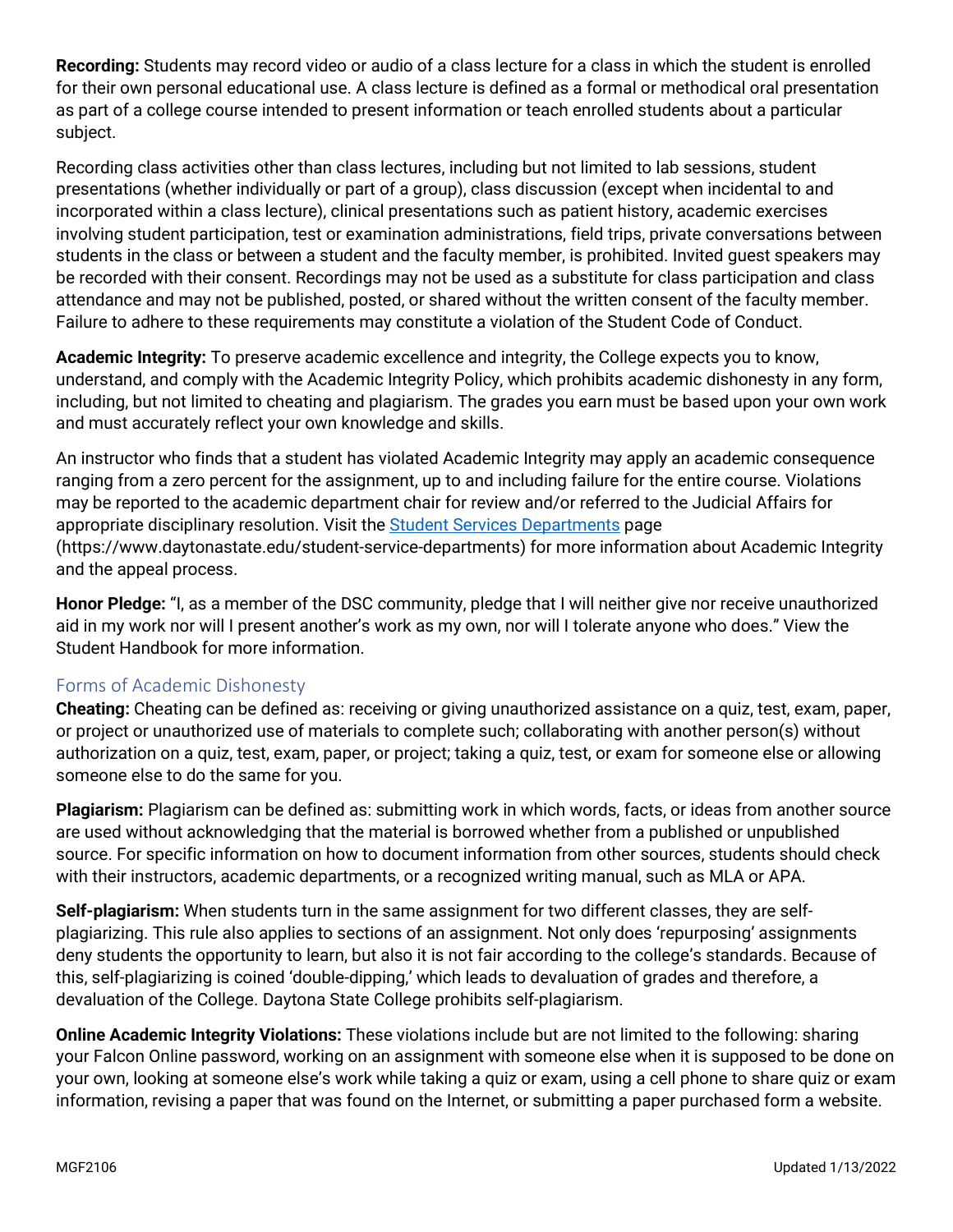**Fabrication:** Fabrication can be defined as listing sources in a bibliography that one did not actually use in a written assignment; presenting false, invented, or fictitious data/evidence in a written assignment.

**Other Academic Misconduct:** Other Academic Misconduct might include, but is not limited to:

- In a testing situation, conduct, such as, looking at a classmate's test, talking to a classmate, or leaving the classroom without the instructor's or proctor's permission.
- Obtaining help while taking online tests or quizzes in the form of another person consultation, Googling for answers, texting, or using other social media.
- Obtaining part or all of a test by theft/purchase OR selling /giving part of all of a test to someone else.
- Soliciting someone to impersonate you online or in a classroom setting.
- Entering an office or building for the purpose of changing a grade on a test, assignment, or in a grade book or for the purpose of obtaining a test.
- Altering or attempting to alter academic records of the College which relate to grades; being an accessory to same.

**Microsoft Office:** Microsoft Office 365, with 1TB of OneDrive storage, is available to enrolled Daytona State College students. Students are provided a college email address that serves as the student's official source for college communication. In addition to email, Office 365 provides students with shared calendars, the ability to create and edit documents online, team sites, and other collaboration tools. Whether you work on a PC, Mac, tablet, or phone, you will have a consistent experience across all your devices. The service includes online versions of Word, PowerPoint, Excel, Teams, OneNote, and OneNote Class Notebook. For more information about Office 365, visit the [Help Desk](https://www.daytonastate.edu/help-desk/) webpage (https://www.daytonastate.edu/help-desk/) and click on Office 365.

**Student Evaluation of Instruction:** Every semester for every course, you have the opportunity to give your instructors feedback on your experiences in class. Instructors use your feedback to make informed decisions about how they teach their courses. Understanding student perceptions and experiences is a part of how we improve teaching across the college. Student evaluations of instruction are also an important element of the faculty evaluation process, which is why collecting a broad, representative, and valid data set is important. What this means is the more students who participate, the better the feedback.

You'll receive email with instructions near the end of the semester. You have about two weeks before the evaluation window closes. You can find the Course Evaluation window for each semester in the Academic Calendar on Daytona State College's website menu under Academics. Your course evaluation link is unique, and evaluations are anonymous. Additionally, evaluations are anonymous, and instructors only see summaries after grades are posted.

**Class expectations:** This is a college credit course. All papers and communications related to the course must be written using proper grammar, spelling, and punctuation. Abbreviations, phrases, et cetera, that may be acceptable in emails between friends or on discussion boards outside of this course are not acceptable.

Any written communication received without following the standards of proper English will adversely affect your grade. This course also helps develop the general education skills of critical thinking, computation, and computer literacy.

**Student Rights & Responsibilities:** Students are responsible for reading and following all college policies outlined in the current Student Handbook. The Handbook can be accessed on the [Student Resources](https://www.daytonastate.edu/student-resources) webpage (https://www.daytonastate.edu/student-resources) under the Student Resources left navigation menu.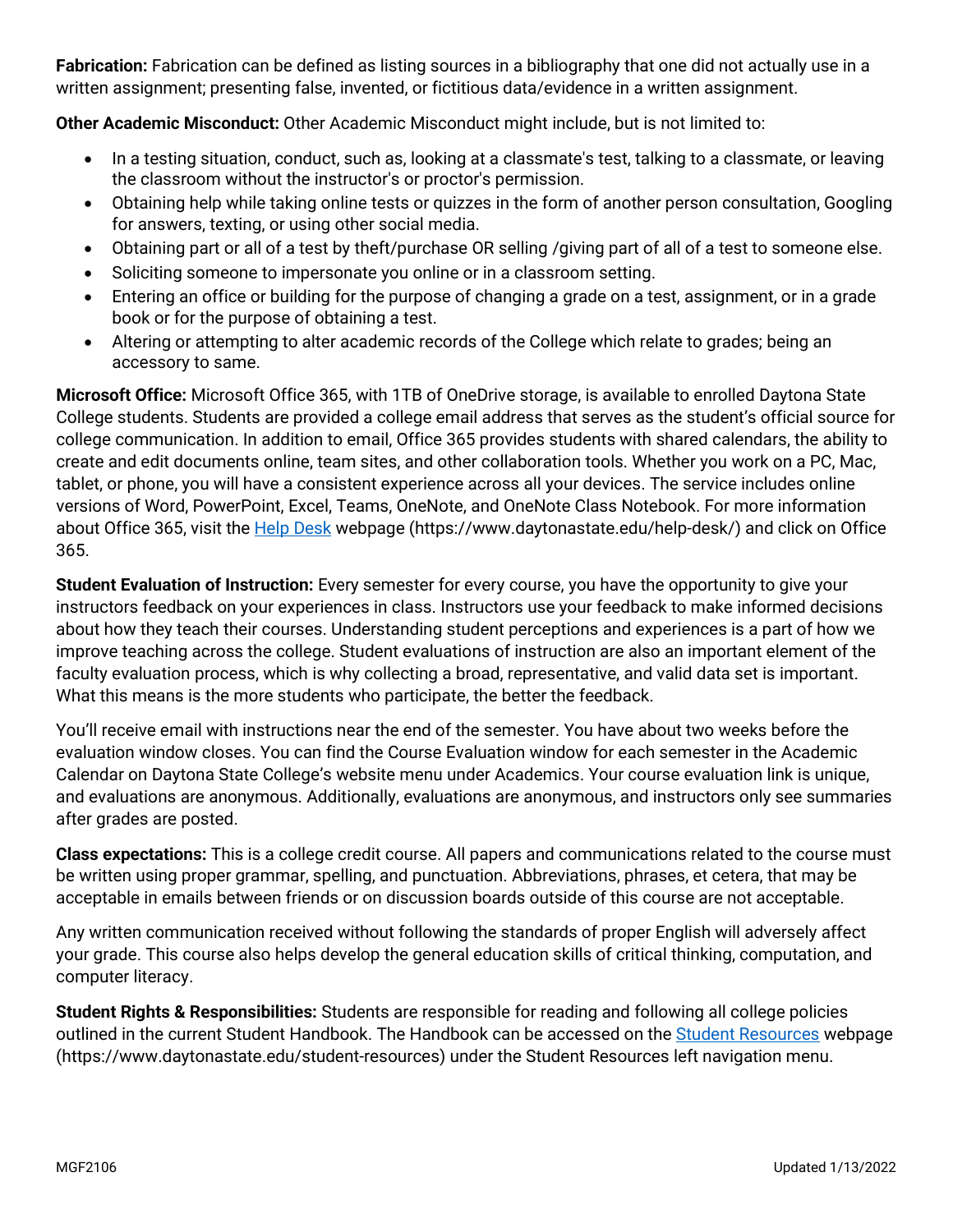## Support Services

**Counseling and Accessibility Services:** Counseling and Accessibility Services (CAS) provides tools and resources to students with documented disabilities. Students who self-disclose a disability and provide the required documentation to the CAS Office can receive confidential and reasonable accommodations to assist in their academic success. If you need accommodations, please contact the CAS Office at (386) 506-3038.

To call Florida Relay dial 7-1-1 or the appropriate toll-free number: 1-800-955-8771 (TTY), 1-800-955-8770 (Voice). Counseling Services are available on campus to help students by providing confidential short-term counseling and linking them to local community mental health professionals for long-term assistance when needed. Please call (386) 506-3038 for more information. Visit the [Counseling and Accessibility Services](https://www.daytonastate.edu/student-service-departments/counseling-accessibility/) webpage (https://www.daytonastate.edu/student-service-departments/counseling-accessibility/) for more information.

**Veterans:** If you are currently serving or have ever served in the U.S. Military, please feel free to visit the Veterans Center in the Building 100, Room 205 for any assistance or phone (386) 506-3653. Please visit the [Veterans Services](https://www.daytonastate.edu/veterans-services) webpage (https://www.daytonastate.edu/veterans-services) for more information.

**Academic Support Center:** The Academic Support Centers (ASC) assist students on every campus to achieve their potential by providing the resources they need to become successful, independent learners. Visit the [Academic Support Center](https://www.daytonastate.edu/library-and-tutoring/academic-support-center/index.html) webpage (https://www.daytonastate.edu/library-and-tutoring/academic-supportcenter/) for more information or email [ASC@DaytonaState.edu.](mailto:ASC@DaytonaState.edu)

**Writing Center:** For assistance with all stages of the writing process, please visit the [Writing Center](https://www.daytonastate.edu/library-and-tutoring/writing-center/) webpage (https://www.daytonastate.edu/library-and-tutoring/writing-center/). Appointments are recommended.

**Library and Research Services:** The Daytona State Library offers a variety of services and resources to support your academic success. Visit the [library website \(](https://library.daytonastate.edu/index)https://library.daytonastate.edu) to learn more.

**Technical Support:** Tech support is available for FalconMail, printing, web usage, Falcon Online, and more. Students may call (386) 506-3950 or email [HelpDesk@DaytonaState.edu.](mailto:HelpDesk@DaytonaState.edu) Information can be found on the [Help Desk](https://www.daytonastate.edu/help-desk/) webpage (https://www.daytonastate.edu/help-desk/). General help information for using Falcon Self-Service can be found in the [Student Falcon Self-Service Help Guides](https://library.daytonastate.edu/student-falcon-self-service) (https://library.daytonastate.edu/student-falcon-self-service).

For Falcon Online 24/7 support of course tools, view Help/Resources on the Falcon Online navbar or call the Helpdesk at (386) 506-3950, option 2. General help information for [Falcon](https://library.daytonastate.edu/falcononline) Online can be found in the Falcon [Online for Students](https://library.daytonastate.edu/falcononline) InfoGuide (https://library.daytonastate.edu/falcononline).

**DSC Alert:** Daytona State College has a mass notification system, DSC Alert. It's a multi-modal mass notification system that enables DSC to quickly send critical information to the College community via text, phone, and email during an emergency. Students also may receive non-emergency (outreach) communication including information on Registration, Financial Aid, College events, and other messages intended to make the enrollment process easier and improve your DSC experience. All DSC students are automatically opted into DSC Alert when they begin classes and will receive this service at no charge.

It's important to keep your phone number current in the DSC system. To update your phone number, log in to Falcon Self-Service from the MyDaytonaState portal and select My Profile > Contact Info.

For more information, please contact **DSCAlert**@DaytonaState.edu.

#### **The Center for Women and Men:**

- **CCAMPIS (Child Care Access Means Parents in School):** Assists eligible students with childcare.
- **New Directions:** Access to financial assistance for tuition, books, uniforms, and/or equipment for